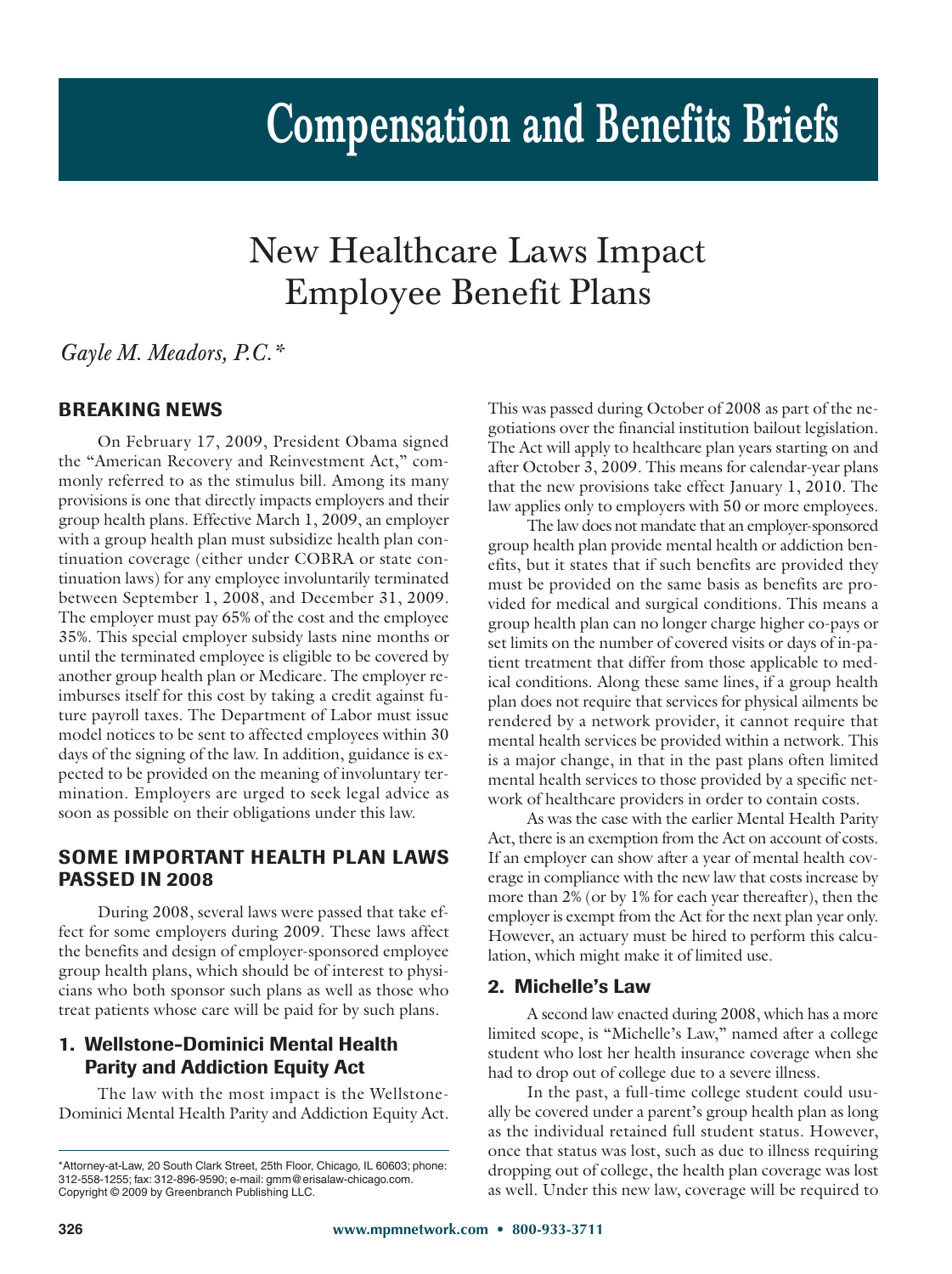be continued for a full-time student who drops out of college due to a serious medical condition on the same basis as for individuals who do remain full-time students for a period of 12 months, or less if coverage would have ended anyway. An example of coverage ending anyway would be the attainment of a certain age such as age 23.

The law raises some administrative issues in that it requires that coverage be continued when a leave of absence from college is "medically necessary," and a physician must certify this fact. Still unanswered is how this will work as a student's medical condition changes. Hopefully, regulations will clarify how changes in the seriousness of a medical condition will impact this right of health coverage continuation. Michelle's law has an effective date of plan years beginning on or after October 9, 2009.

#### **3. Genetic Information Nondiscrimination Act**

Another law enacted during 2008 was the Genetic Information Nondiscrimination Act. This law applies to both employers for employment purposes and to group health plans. Neither can use genetic information in a discriminatory manner. The law applies to group health plans for plan years beginning after May 21, 2009, meaning January 1, 2010, for calendar-year plans. The law applies to employers for employment purposes as of November 21, 2009.

Group health plans and insurers cannot require that a participant take a genetic test, and enrollment and premium costs under group health plans cannot be affected in any manner by genetic information.

For purposes of group health plans (both self-insured and commercially insured), a genetic test does not include an analysis relating to a manifested disease. Thus for health insurance, information regarding an existing disease can still be required. This same rule does not apply in the employment context. In other words, an employer has no right to require or obtain results from a genetic test for employment purposes even if the results relate to an existing disease. There is a limited exception from this rule in cases where the employer is monitoring the biological effects of toxic substances.

Genetic information is not only the obvious result of a genetic test but also the "manifestation of a disease or disorder" in family members. This would appear to mean that no longer can a plan or insurer ask any questions about the history of disease in a participant's family.

This law will have an impact on employer wellness programs as well. If a wellness program provides genetic services, it must be structured so that only the employee or a board-certified genetic counselor providing the services can receive genetic information that would be identified as relating to a particular individual. The employer can only receive such information on an aggregate basis.

It should be noted that Congress did make it clear that nothing in this legislation would prevent a healthcare provider from requesting that a patient take a genetic test if such a test is part of regular healthcare practices. In addition, Congress said a health plan or insurer can require a minimal amount of information about a genetic test in order to pay a claim. This becomes important when a test is run more frequently than it would be under general medical standards. The example in the legislative history concerns a colonoscopy run annually. Because a healthcare plan may normally cover such a test only every 10 years for screening purposes, the plan can require enough genetic test information to justify running the test more frequently.

### **CONTINUING LITIGATION ON EXPENSES INCURRED UNDER A 401(K) PLAN**

As readers are aware from previous columns, there is increasing litigation over the investment fees paid by plan participants under those ERISA-defined contribution plans in which fees are deducted from a participant's account. There is less controversy when all fees are paid by the plan sponsor.

In the case of *Braden v. Wal-Mart Stores Inc,* decided October 28, 2008, a plan participant brought a lawsuit on the grounds that Wal-Mart selected investments, primarily mutual funds, that charged excessively high fees. The 10 mutual funds in question were indeed actively managed and had higher fees than passively managed funds.

The court dismissed the lawsuit saying there was no evidence that Wal-Mart failed to investigate thoroughly the fees involved. The key to this favorable result for the employer was that looking at fees in itself is not sufficient to show a fiduciary breach but rather one must look to the entire thought process to see if it meets fiduciary standards. As the court said:

*As fiduciaries, Wal-Mart and the RPC were expected to "defray reasonable expenses of administering the plan . . . ," 29 U.S.C. § 1104(a)(1), by establishing a prudent process to select the Plan's investment options and evaluate the merits of those investments. Here, Plaintiff makes no factual allegations regarding the fiduciaries' conduct. Instead, Plaintiff states the expense ratios and fees were unreasonable and that alternatives were available. None of these allegations show Wal-Mart and the RPC did not investigate all decisions that would affect the Plan. Plaintiff makes conclusory allegations that fiduciaries did not analyze options or use a proper process to investigate the merits and structure of the Plan without any factual support. Wal-Mart and the RPC could have chosen funds with higher fees for any number of reasons, including potential for higher return, lower financial risk, more services offered, or greater management flexibility. Plaintiff's dissatisfaction with fees or earnings does nothing to establish a colorable claim that*